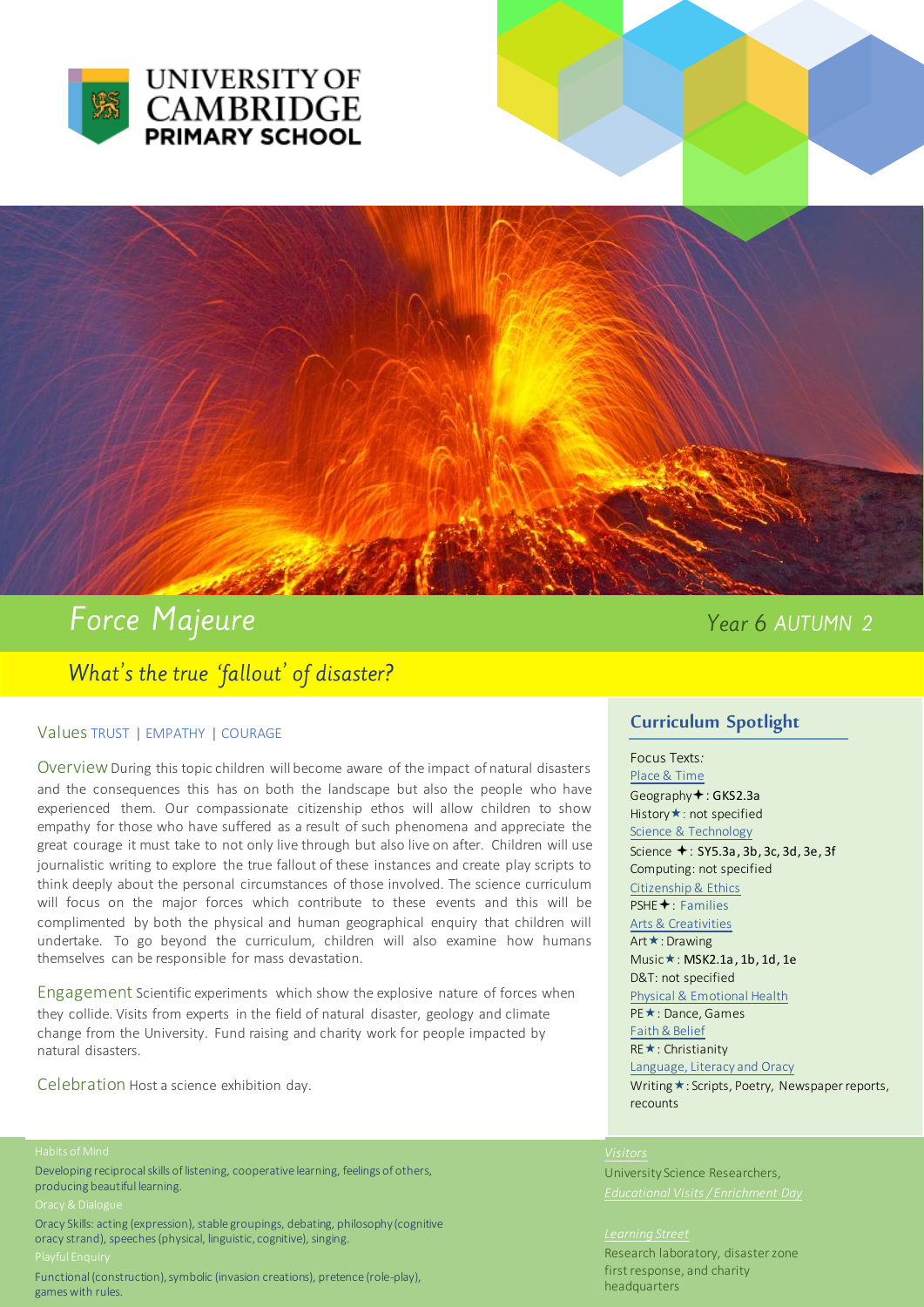

Focus Texts:

| Subject                          |                          | <b>Learning Journey</b>               |                                                                                                                                                                                                                                  |                                                                                                                                                |                                                                                                                                                                 |                                                                                                                                                                                    |                                                                                          |                                                                                                                                                                                                                                                |                                |  |  |
|----------------------------------|--------------------------|---------------------------------------|----------------------------------------------------------------------------------------------------------------------------------------------------------------------------------------------------------------------------------|------------------------------------------------------------------------------------------------------------------------------------------------|-----------------------------------------------------------------------------------------------------------------------------------------------------------------|------------------------------------------------------------------------------------------------------------------------------------------------------------------------------------|------------------------------------------------------------------------------------------|------------------------------------------------------------------------------------------------------------------------------------------------------------------------------------------------------------------------------------------------|--------------------------------|--|--|
|                                  |                          | Week 1                                | Week 2                                                                                                                                                                                                                           | Week 3                                                                                                                                         | Week 4                                                                                                                                                          | Week 5                                                                                                                                                                             | Week 6                                                                                   | Week 7                                                                                                                                                                                                                                         | Week 8                         |  |  |
| Creativities<br>$\infty$<br>Arts | Art                      | $\star$                               | $\star$                                                                                                                                                                                                                          | $\star$                                                                                                                                        | $\star$                                                                                                                                                         | $\star$                                                                                                                                                                            | $\star$                                                                                  | $\star$                                                                                                                                                                                                                                        | $\star$                        |  |  |
|                                  | Music                    | $\star$                               | $\star$ play and perform<br>in solo and ensemble<br>contexts, using their<br>voices and playing<br>musical instruments<br>with increasing<br>accuracy, fluency,<br>control and<br>expression                                     | $\star$<br>improvise and<br>compose music for a<br>range of purposes<br>using the inter-<br>related dimensions of<br>music                     | use and understand<br>staff and other musical<br>notations                                                                                                      | $\star$<br>appreciate and<br>understand a wide range<br>of high-quality live and<br>recorded music drawn<br>from different traditions<br>and from great composers<br>and musicians | $\star$                                                                                  | $\star$                                                                                                                                                                                                                                        | $\star$                        |  |  |
| Language, Literacy & Oracy       | <b>Key Texts</b>         |                                       |                                                                                                                                                                                                                                  |                                                                                                                                                |                                                                                                                                                                 |                                                                                                                                                                                    |                                                                                          |                                                                                                                                                                                                                                                |                                |  |  |
|                                  | Oracy                    | Drama                                 |                                                                                                                                                                                                                                  |                                                                                                                                                | Performance Poetry                                                                                                                                              | Drama / reports                                                                                                                                                                    |                                                                                          | Storytelling                                                                                                                                                                                                                                   |                                |  |  |
|                                  | Writing                  | Scripts / Stories from other cultures |                                                                                                                                                                                                                                  |                                                                                                                                                | Performance Poetry                                                                                                                                              | Newspaper Reports                                                                                                                                                                  |                                                                                          | Recounts                                                                                                                                                                                                                                       |                                |  |  |
|                                  | Spelling                 |                                       | Words ending in $-$<br>able and -ible                                                                                                                                                                                            | Words ending in $-$<br>ably and -ibly                                                                                                          | Year 5 Common<br>Exception words                                                                                                                                | Verb prefixes:<br>dis-, de-, mis-, over-<br>and re                                                                                                                                 | Adding suffixes<br>beginning with vowel<br>letters to words<br>ending in -fer            | Year 5 Common<br>exception words                                                                                                                                                                                                               |                                |  |  |
|                                  | Grammar                  |                                       | Planning and<br>characterisation                                                                                                                                                                                                 | Adverbs of possibility<br>(in stage direction?)                                                                                                | Commas to avoid<br>ambiguity                                                                                                                                    | Fronted adverbials<br>Adverbials of time                                                                                                                                           | Relative pronouns                                                                        | Parenthesis:<br>Brackets, dashes,<br>commas                                                                                                                                                                                                    |                                |  |  |
| Mathemati<br>cs                  | Maths                    |                                       | Place Value   Addition<br>& Subtraction                                                                                                                                                                                          | Place Value  <br>Addition &<br>Subtraction                                                                                                     | Place Value   Addition<br>& Subtraction                                                                                                                         | Place Value   Addition &<br>Subtraction                                                                                                                                            | Place Value   Addition &<br>Subtraction                                                  | Place Value   Addition &<br>Subtraction                                                                                                                                                                                                        | Geometry (2D and 3D<br>shapes) |  |  |
| Science & Technology             | Science                  |                                       | compare and group<br>together everyday<br>materials on the basis<br>of their properties,<br>including their<br>hardness, solubility,<br>transparency,<br>conductivity<br>(electrical and<br>thermal), and<br>response to magnets | know that some<br>materials will<br>dissolve in liquid to<br>form a solution, and<br>describe how to<br>recover a substance<br>from a solution | use knowledge of<br>solids, liquids and<br>gases to decide how<br>mixtures might be<br>separated, including<br>through filtering,<br>sieving and<br>evaporating | give reasons, based on<br>evidence from<br>comparative and fair<br>tests, for the particular<br>uses of everyday<br>materials, including<br>metals, wood and plastic               | demonstrate that<br>dissolving, mixing and<br>changes of state are<br>reversible changes | explain that some<br>changes result in the<br>formation of new<br>materials, and that this<br>kind of change is not<br>usually reversible,<br>including changes<br>associated with burning<br>and the action of acid on<br>bicarbonate of soda |                                |  |  |
|                                  | Computing                |                                       |                                                                                                                                                                                                                                  |                                                                                                                                                |                                                                                                                                                                 |                                                                                                                                                                                    |                                                                                          |                                                                                                                                                                                                                                                |                                |  |  |
|                                  | Design and<br>Technology |                                       |                                                                                                                                                                                                                                  |                                                                                                                                                |                                                                                                                                                                 |                                                                                                                                                                                    |                                                                                          |                                                                                                                                                                                                                                                |                                |  |  |
| _ ര u                            | Geography $\bigstar$     |                                       |                                                                                                                                                                                                                                  | + describe and<br>understand key                                                                                                               | + describe and<br>understand key                                                                                                                                |                                                                                                                                                                                    |                                                                                          |                                                                                                                                                                                                                                                |                                |  |  |